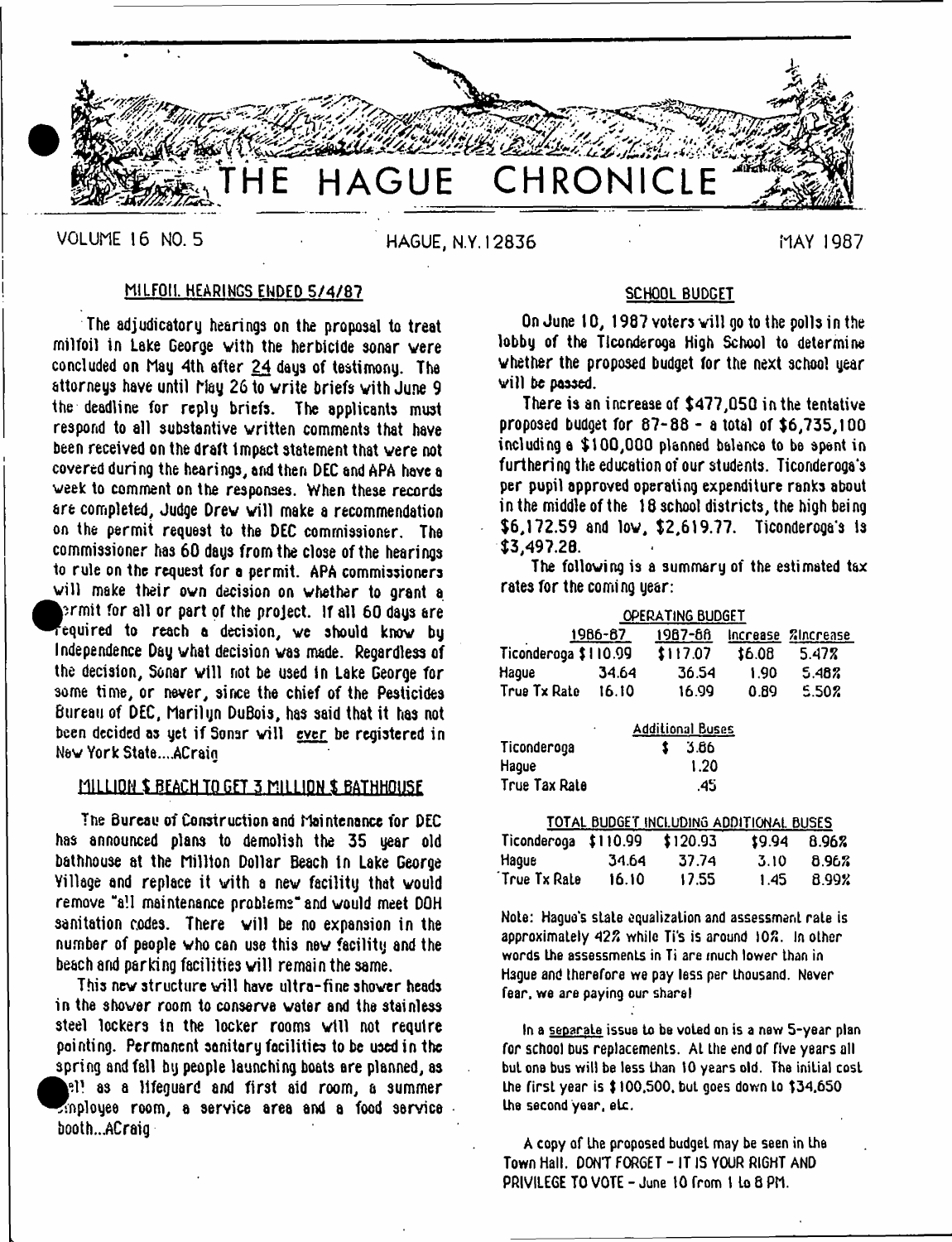# SPECIAL MEETINGS

A special meeting of the Hague Winter Carnival Committee will be held on Wednesday, June 3, 1987 at 7:30 PM in the Town Hall. The purpose of this meeting Is to discuss the Mary C. Beste Scholarship fund.

THE HAGUE CHAMBER OF COMMERCE will hold a meeting on Monday, June 8 at 7:30 PM In the Tovn Hall. All members are strongly urged to attend.

A meeting of the Beste Scholarship Committee will be held on May 27 at 6:30 PM at the Tovn Hall.

# CARILLON GARDEN CLUB FLOWER SHOW

The Carillon Garden Club will hold its annual standard flover shov on June 13 , 1987 at the First United Methodist Church on Wicker St. in Ticonderoga, NY.

Judging will take place in the morning and the doors open for the public at 1 o'clock until 5 o'clock.

The flover shov has alvays been a very popular activity of the Garden Club and the many floral arrangements and horticulture specimens are just some of the ways the women of the club display their many talents.

The public is cordially invited to attend and enjoy.

The next activity of the club will be the annual bazaar held at the Hancock House Lavn on August 8. Mark your calendars now! DHenry

## SANITARY LANDFILL SCHEDULE

For those of you vho didn't know, or vho have forgotten, ve arc reprinting the schedule of the Sanitary Landfill:

May 25 - June 27 - open daily EXCEPT Thursday, 9 AM to 5 PM

June 28 - September 12 - open daily, 9 AM to 5 PM.

September 13 to May 22, 1988 - open daily EXCEPT Thursday and Friday, 9 AM to 5 PM.

## VOLUNTEER DRIYERS NEEDED

to transport senior citizens to doctor's, etc. Mileage is paid bu the county. Please call the Tovn Hall for information and hopefully to volunteer.

THE TROUT HOUSE Y1LLAGE RESORT, located In the center of Hague has been included in the 1987 edition of the Mobil Travel Guide. To be included in these best-selling travel guides, an establishment must meet the exacting standards of the Mobil Travel Guide inspection team. TROUT HOUSE VILLAGE has been included in the Mobil Travel Guide for seven consecutive years.

# MOSES LUDINGTON HOSPITAL BENEFICIARY OF TRUST

From the estate of ROBERT HAVEN FALCONER, the Moses Ludington Hospital was the beneficiary of a trust in the amount of \$291,837.00.

Mr. Falconer's will provided that the funds to the Moses-Ludington Hospital are "for the unrestricted use of the hospital." He also states that the nearly \$300,000 be in the memory of his mother, Dorothy Putnam Falconer and friend Hattie Bartlett.

The Falconers vere long-time residents of Sabbath Day Point and Hattie (Mrs. Gillette) Bartlett vas veil known to all the "old-timers" in Hague and Sabbath Day Point, where she lived most of her life.

## NEW DOCTOR JOINS MLH STAFF

Moses Ludington Hospital is pleased to velcome Dr. Mark Hoffman, Hematologist-Oncologist, to the Consulting Staff.

Dr. Hoffman is a Board Certified Internist, receiving three years of fellowship training in hematology-oncology at the U. of Rochester and Baystate Medical Center.

Dr. Hoffman will be treating patients who are referred to him by their local physician. Hematologyis the treatment of blood diseases and Oncology is the treatment of cancer.

# FROM SUPERVISOR BOLTON'S NEWSLETTER 4/20/

87: ......"At this time I would like to formally announce my candidacy for the position of your Supervisor for the next two years. There are many projects in which I have been involved, that will affect the Town of Hague in the future and I feel committed to follow these through to a sound completion, such as the Milfoil problem, the building of the Resource Recovery Plant in Hudson Falls and the Cluster type sever system for the Tovn.

The posters which have been submitted for the Ticonderoga Festival Guild program book are on view at Champlain Valley Savings & Loan in Ti. These have been done by several North Country artists.

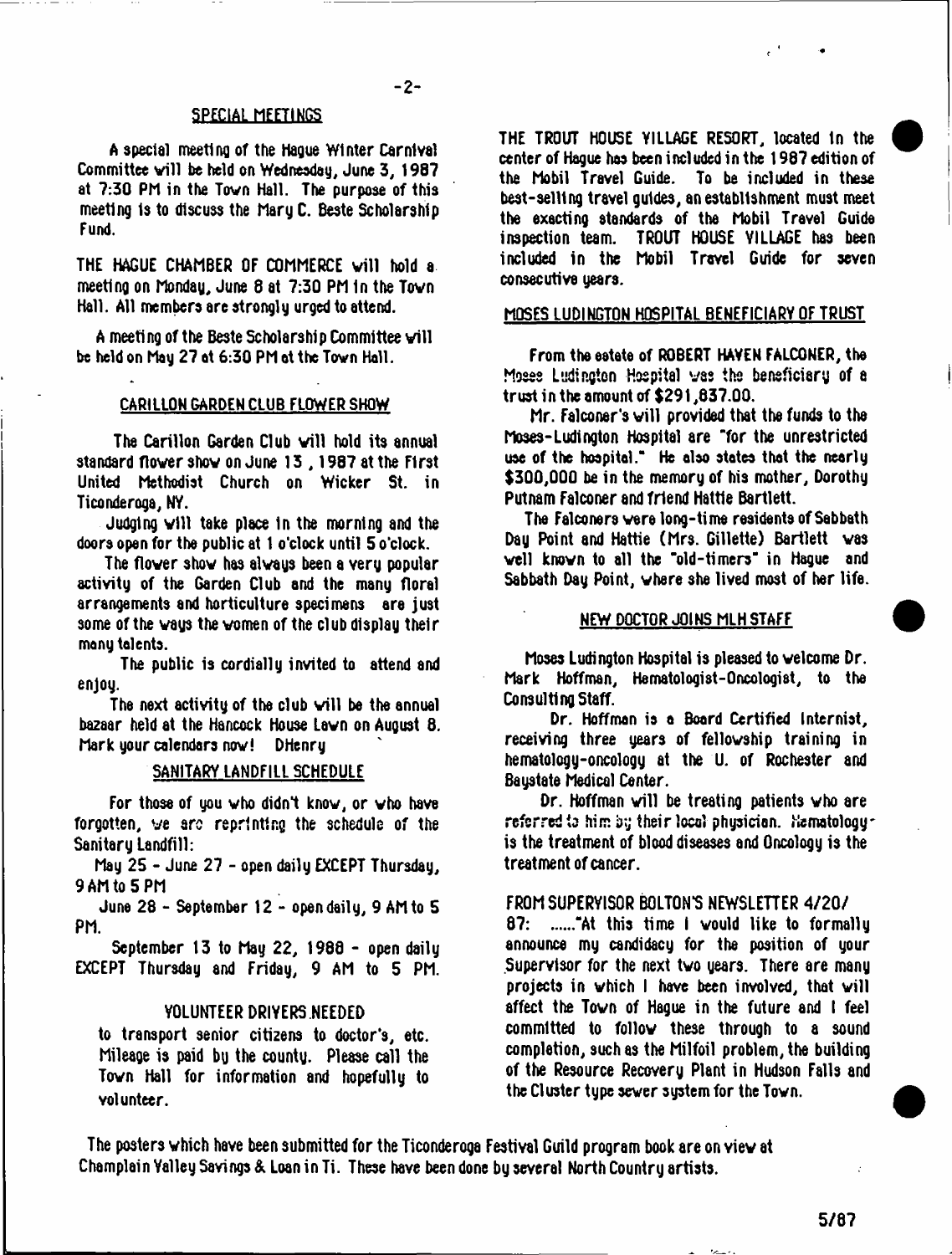$-3$   $-$ 

 $\mathbf{t}_{\text{max}}$ 

Supervisor Bolton welcomed five guests and tvo reporters and gave them the privilege of the floor. Karen Laundree asked if the APA had made a decision on the rezoning of the frank Carney property at Sabbath Day Point. Mr. Bolton stated that they had not yet reached a decision and would hold a public hearing in Hague on the issue before they do.

A letter of resignation was received from Zoning Administrator William foster. He plans to move from Hague and will not be able to continue in that capacity after May 31. If anyone is interested in filling this position, applications are available in the town hall. The applications and resumes must be submitted to the supervisor's office before June 2.

Permission was granted to have the Highway Department assist the fire Department during the BASS Tournament on June 20 & 21.

A letter was received from Jim Kenealy, Outdoor Writer for the Albany Times Union, inviting all the Warren County Supervisors to go fishing vith him on his boat during the BASS Tournament.

The Consent Orders regarding the closing of the Sanitary Landfill have not as yet been signed, due to the lack of clarification of the liability involved.

C.I.D. Refuse Service wrote a letter to the town about what they can do as far as handling refuse. Supervisor Bolton is inviting a representative from this company to a meeting on June 2 to present the facts to the Board.

On March 23, 1987 an Inspection of the Landfill was held vith two criticisms: operating solid waste landfill without a permit and having refuse protruding through cover.  $\rightarrow$ 

A letter from Tom Pinto, Equalization and Assessment. We are behind schedule on the revaluation . He states that we have failed to put adequate manpower into the field and disapproves of the way the data ts collected. Dave Martucci, who has been In charge of the Revaluation project, addressed some of the criticisms. Both he and Mr. Bolton agree that the job takes a longer time because of the nature of the area but when it is complete it will be invaluable to the town because the property cards will be accurate. Last year \$2,000,000 in assessments vere picked up and they expect to pick up another million this year. These are new buildings and buildings which have been added on to etc. which had never been reassessed.

Warren County Board of Supervisors have approved a plan to hire an engineer to go to all landfills in the county to help with the process of closing

TOWN BOARD - 5/12/87 Bicentennial of the Constitution is headed by Laura Meade. She reported that on August 14 at 6:30 in the Tovn Park The Fort Ticonderoga Fife and Drum Corps will present a concert. On the same day, the people of Hague are being asked to display flags, particularly old, unusual, or large flags. A short history of Hague 1s being prepared and will be handed out that day.

> Jim Braisted reported on the Little Folks of Hague Nursery School. It is impossible to obtain insurance for a nursery school at an affordable amount. The committee is open to suggestions.

> About 74 junk cars have been hauled to Tink Snow's on Dodd Hill Road. May 13 is the last day the town crew will pick them up. A new ordinance addressing the problem will be forthcoming.

> Jim Braisted announced that Tim Strum and Jeff Plass will be the summer park attendants. Blythe Leonard will be one of the life guards. THE POSITION OF THE SECOND LIFE GUARD IS OPEN. The qualifications may be gotten from the town secretary.

> The tovn is looking for a source of supply for sand for next winter.

> A hearing will be held on June 2 at 6:30 on the revisions of the Sanitation Code. Mr. Patchett addressed the board in regard to some of the changes that hove not been addressed.

> WAMCO , a refuse company has been dumping more than Hague refuse In the Sanitary Landfill. They have been reprimanded and were told if they continued to operate in this manner, they would be refused the use of the landfill.

> The following resolutions were introduced by the supervisor and passed by the Board:

> Res.  $*12 - An$  application to NYS for \$30,000 in funding to improve Hague Boat Dock.

> Res.  $\blacktriangleright$  13 - Town Board authorized the Highway Dept a sum of \$35,000 for improving Split Rock Rd. (\$10,000) and Decker Hill Rd. (\$25,000).

> Res. \*14 - Transfer \$2,160 from General Contingency Fund to Unallocated Insurance. (Due to increased value of equipment)

Res.  $\blacktriangleright$  15 - Authorizes public hearing on the proposed revisions of Sanitation Code.

A discussion was held on the care of the Hague Cemetery. It was pointed out that this is A PRIVATE CEMETERV and has been maintained by the town for many years as a goodwill gesture. This matter will be looked into further to determine what the town's responsibilities are....DHenry

*S /i 7*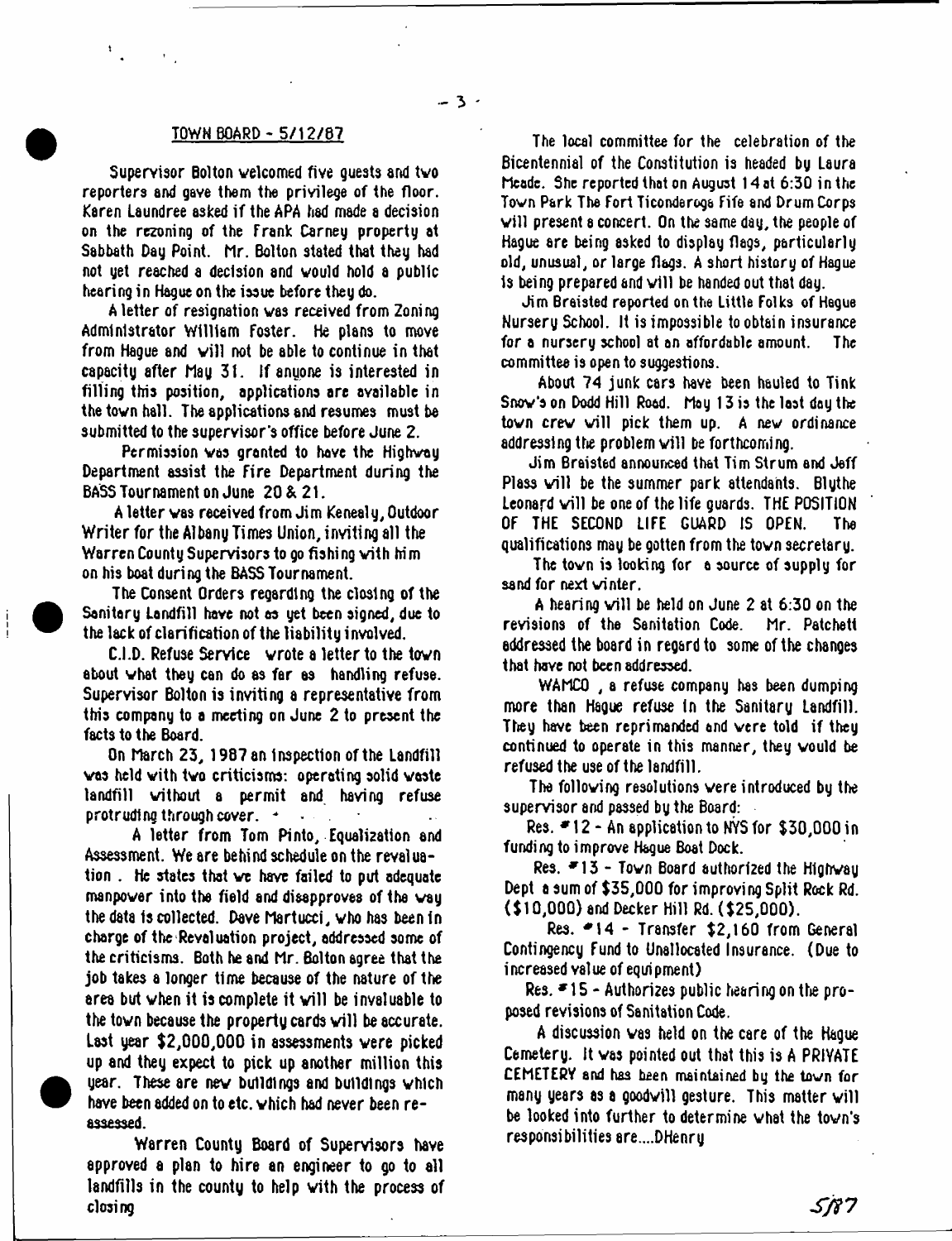The Hague Planning Board held a Public Hearing on the proposed conversion of the Silver Bay Lodge Commercial establishment to 20 Tovn Houses on the approximately 3.7 acre site. The applicant's name on this proposed project is "Silver Bay Tovn Houses, Inc." and signed by Robert L. Katzman and the ovner's name is "Uncas Bay Realty Inc.", c/o R. Martucci, Split Rock Rd., Hague, NY. Mr. Katzman, representing the ovners, explained that since the property is located in a basically residential area, the conversion from commercial use to residential use vould be more in keeping vith the area. He also felt that permanent ovner residents are preferred to transit users staying at a commercial establishment since ovners have a long-term financial interest in the area. All exislting structures vould be demolished and replaced by 5 nev structures, each containing 4 residential 2 bedroom units vith each selling for a minimum of \$300,000. Presently, 9 1 */ 2%* of the land area is covered by structures and the proposed Tovn Houses vould result in 12.4% coverage, according to the applicant. Primary and secondary sevage disposal areas vould be constructed at the vesterly portion of the property to DEC end DOH specifications.

All members of the public vho addressed the board on the above subject vere opposed to the proposed project as presented, as vere the vriters of letters to the Board that Chairman Costello read.

At issue is the basis for the conversion from the existing use to the number of proposed housing units and the interpretation of section 9.020 of the Hague Zoning Ordinance vhich states: "Those structures exisiting on the effective date of the Ordinance that are associated vith resort hotels, rental cottages and group camps should be alloved to be converted from their previous use to individual single family residence use, not vithstanding the fact that such structures, as converted, do not conform to the provisions of this Ordinance or the Shoreline Restrictions." The applicant proposes to convert 36 tourist rooms to 20 Tovn Houses.

Rick Hoffman, a representative of A.P.A. also attended this meeting and spoke on the A.PA's rules and regulations concerning conversion of existing structures vhich basically allovs a structure to be converted from its present use on its present site to a single family residence. There is also a provision that may be considered vhich vould allov one residence per 1,250 square feet of net interior floor  $s_{\text{max}}$  for larger buildings in addition to one unit per

.4 cabin or cottage.

**HAGUE PLANNING BOARD 5 / 7 / 6 7** Chairman Costello suggested that The Zoning Board of Appeals should interpret the meaning of Section 9.020. The Public Hearing closed at 8:230 PM.

> At the regular meeting, the Sause/Ulery minor subdivision vas conceptually approved subject to the receipt of the certified surveyor's Mular of the subdivision shoving the finalized lot lines in compliance vith our ordinance.

> A public hearing vas scheduled for June 4 at 7 PM on the minor subdivision of Jane Waitt's property on Sabbath Day Point, and on the resolution requiring applicants to submit items to bve included on the Planning Board agenda to the Planning Administrator the Friday prior to the next Thursday's meeting.

> Wetland maps for the Tovn of Hague are nov on file in the Tovn Hall. (Special regulations apply to lands designated as wetlands and this will aid the Board in making the proper decisions on approval or disapproval of applications) ....ACraig

#### ZONING BOARD OF APPEALS 4/23/87

The hearing on the application of Pamela Peterson for a variance to permit building of a house in excess of the 30\* height limit vas held at 7:15 PM. Since the second application vas basically the same as the first the Z6A felt they needed more information. The application had been disapproved by the Hague Planning Board and by the Warren County Planning Board. The Board felt that the hardship vas one that had been created by the subdivision of the property . A motion vas made to delay the vote for 30 days so that they may receive more information from the NY State Building Code and if possible from the applicant...DHenry

#### HAGUE FISH AND GAME CLUB

Don't forget the meeting at the clubhouse on May 19 at 7:30 PM. This meeting is to consider the possibility of starting a program of shrubbery planting to feed deer and other wild life. There will bve two conservation officers at this meeting to explain the program and ansver questions. You do not have to be a member to attend the meeting. For more information, call 543-B859...B.Yav

# **NEHT SCHEDULED DHTE FOR POWER OUTRGE IN THIS RRER IS JUNE 2 3 FROM 9RM to 3PM**

This is necessary to do major repairs and to improve the service to Niagara Mohavk customers.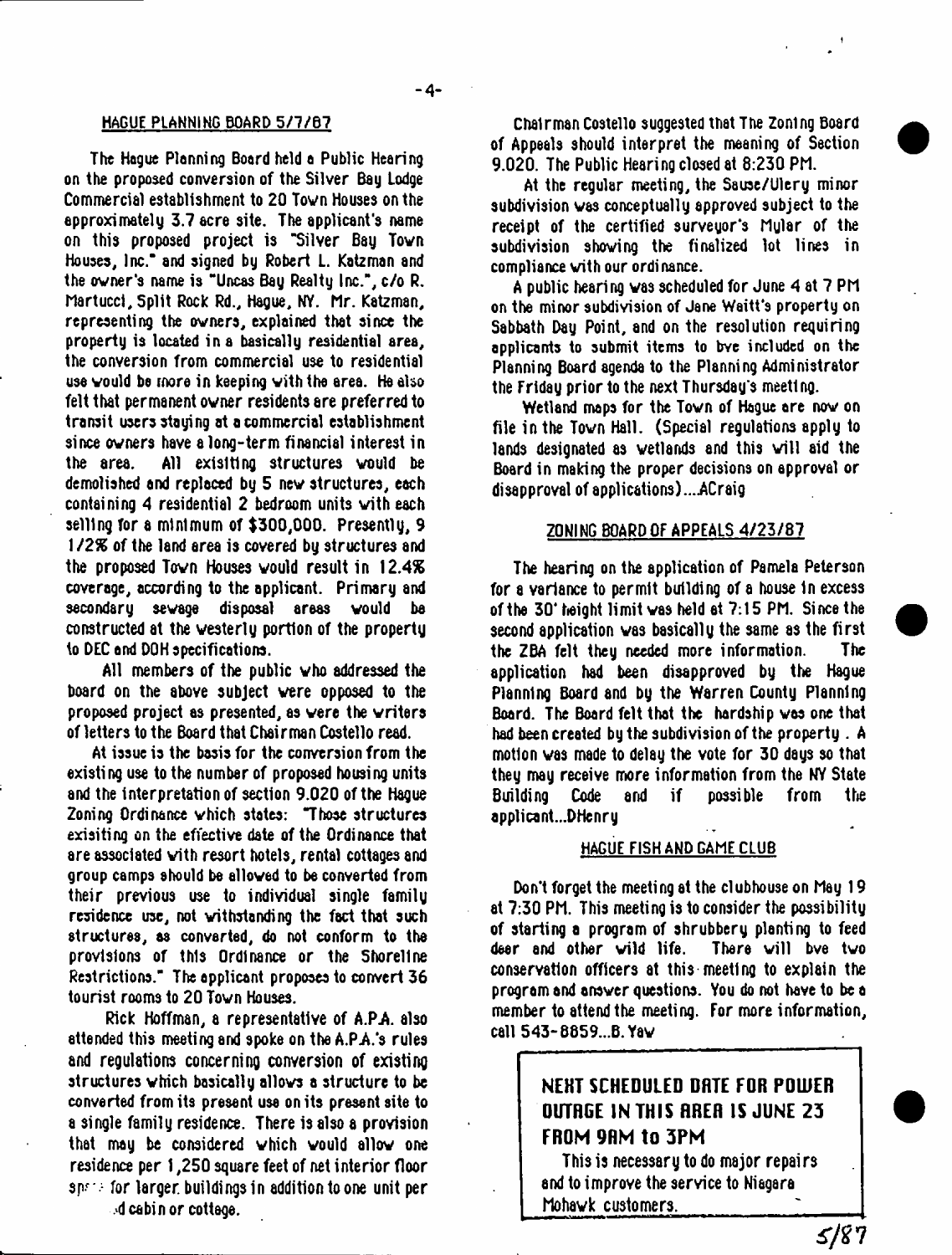# PROCLAMATION FOR PHYSICAL THERAPY WEEK

- WHEREAS, the American Physical Therapy Association is observing a national physical therapy week entitled "Physical Therapy - Health Care in Motion and observation of this week is calling special attention to the contribution of physical therapy tovard improving the quality of life for the disabled, ill; Americans of all ages, and
- WHEREAS, the goals of the Moses Ludington Hospital Physical Therapy Department are to achieve better lives for our disabled citizens and to promote preventative measures to keep all citizens healthy through improvement of education, procticc and research, and
- WHEREAS, the Moses Ludington Hospital Therapy Department plays an Integral role in continued efforts to assist disabled citizens and holds steadfastly to its commitments to secure better health for all our citizens, NOW, THEREFORE, BE IT
- RESOLVED, that I, Richard E. Bolton, Supervisor for the Tovn of Hague, County of Warren, State of New York do hereby proclaim the vcek of June 21 to June 27 os PHYSICAL THERAPY WEEK and urge all public officials and private citizens to join vith the physical therapy professions to secure better health care for all our citizens.

DULY ADOPTED BY THE HAGUE TOWN BOARD ON THIS 12TH DAY OF MAY, 1987.

SEAL /s/ Mary Alice Hall. Town Clerk

# AMERICAN LEGION

Memorial Day will be observed by Hague Post 1538, American Legion, on Saturday May 23, vith ceremonies scheduled at 10:00 AM at May Memorial cemetery featuring a brief address by past New York State American Legion Commander H. Gordon Burleigh, followed by similar services at Hague cemetery. Bronze plaques honoring our deceased var veterans are expected to be in place on the large boulders at each cemetery, and will be dedicated at this time. All Legionnaires plus the general public are invited to attend.

On Sunday, May 24, Post 1538 will hold the annual spring steak roast at the Legion home for members and guests, at vhich time 3 winners of the building fund  $50-50$  club will be drawn. A few tickets are still available from Legion members.

The next regular monthly meeting of Post 1538 will be held at the Legion home on Wednesday June 3 at 7:30 PM. Refreshments will be served following the business meeting. The post officers vould also like to remind local residents that American flags are again being sold by the post...Order Yours today. Contact Bernie Clifton, 543-6501 or Ray Laundree, 543-6675.

# FRIENDS OF THE LIBRARY

John McDonald, president of the Black Watch Library Board introduced Stan Vickers to an opening meeting assembled at the library. Mr. Vickers, substituting for Hans Katzenatein who proposed the idea of "The Friends" explained the basic aims of such on organization...citizens interested in promoting the velfare and grovth of their library, enriching its resources, making Its services better knovn.

A steering committee has been appointed vhich will include members of the Library Board, a high school student, a representative of NCCC and members of the community.

Hague, like other neighboring communities vho have no "public library", is fortunate to have the Black Watch Memorial Library nearby. Forms describing the scope of Friends of the Library and to fill out as a prospective volunteer are available at the library. Black Watch Library vas founded originally as part cf the Free Libraries established through an Andrew Carnegie Foundation.

VISIT YOUR LIBRARY! BORROW A BOOK! READ WITH YOUR CHILDREN! READ ALOUD! OFFER TO HELP ENRICH THE LIBRARY SERVICESI Your present, your future and your pleasure all can be "read" in a book....BDeGraff

# HAGUE HIGH HOMECOMING

The classes of 1959-1965 are having a high school class reunion July 24-26, 1987. If there are any former students in these classes that have not been contacted and wish to attend, please contact:

Judy (Waters) Kenna (518) 654-6564

Jackie (Lambert) Fort (518) 543-6405

There will be a street dance held Friday, July 24 from 9 PM - 1 AM at the Hague Tovn Park for the community.

医加林尼氏 化四氢酸

**RAY ARCOURSES TOWERS** ം പിള്ളിക്കളിയിലെ പ

 $-11.7$ 

or

 $5/87$ 

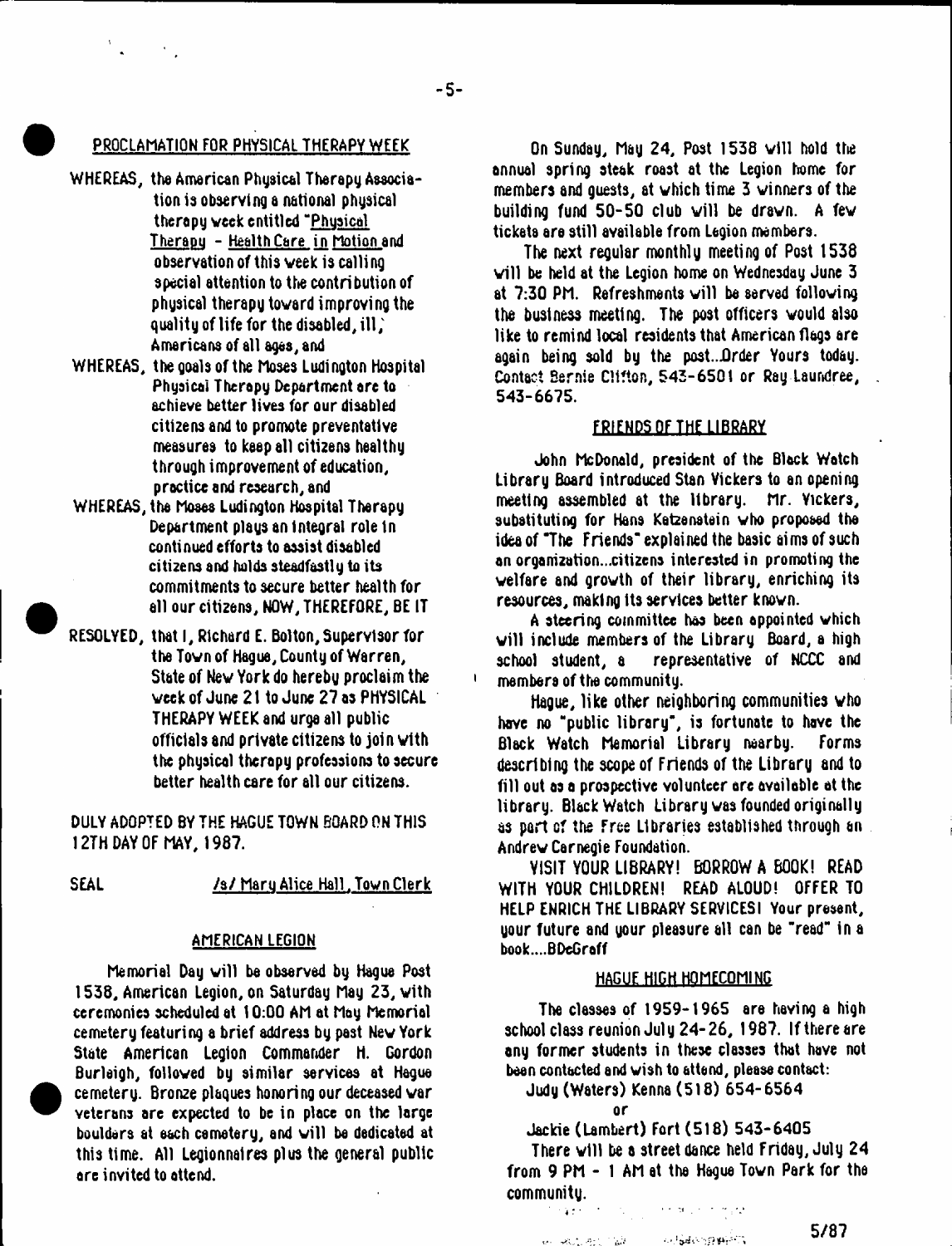# W1LLV C'S APRIL/MAY WEATHER NOTES

A magnificent May 13th day. Bright blue sky, crystal clear water with no wind. Spring green colors have moved almost to the top of the mountains. Leaves are beginning to fill out at the lower levels. I would think most of our feathered friends are back, having seen a great array of water and land species since last month, possibly a few more to arriva. haven't seen any Cedar Wax Wings yet.

April's highest temperature was a beautiful 81° on the 18th. The low, lake level, 21.5° April 2. Top wind qust, 48 MPH on the  $21st$ . 5.5 inches of snow for the month, most of that falling on the 1st. We gained 1 hr. and 24 min. of daylight for the month.

May, so far, has been great. Nine of the first thirteen days have had beautiful sunshine for at least half of each day and of course today is spectacular. You see it really doesn't always snow and blow when these notes are written. Wind direction has still tended toward the north-north east with top gusts between the mid-twenties and low thirties. Unlike other portions of New England and the Northeast, precipitation continues to be below normal. Temperatures have been between the mid-sixties to mid-seventies during the day, thirties and forties at night. Nothing shabby about that. The water temperature, at the two foot level May 13th at 10:45 AM is 48°, the air temperature 54° F. Spring is in full bloom. Even the black flies and other creatures of equal annoyance at this time of year are not too overbearing, thus far, so come on back and enjoy.

#### SENIOR CITIZENS CLUB 4/28/87

Mr. Driscoll from the Community Action Center in Lake George spoke to the seniors on some of the programs that are available through the Community Action Program.

One of the programs which should prove very useful to senior citizens of Hague is the Handyman Program. This provides free labor for any kind of simple repairs. Materials are the responsibility of the individual requesting help. For anyone 60 or over this is an invaluable service which can be had by calling Jim Baker at the Warren County Office for the Aging, or the Community Action Center at 793-0636.

The Winterization Program is an eligibility program. One must meet certain criteria to be eligible to use this service. The guidelines are the same as for the heating assistance program.

They also operate the Food Pantry, which is for emergency use only and is available in Hague.

The Community Action Center is a private non-profit organization, not a county agency. For more information on their services, or applications, see Diane at the Tovn Hall.

The next meeting of the Hague Senior Citizens Club will be on May 26 at  $1:30$  at the Town Hall. Any person 55 years of age or older is invited to attend.

...D Henry

## HVFD NEWS

The Hague Volunteer Fire Department has taken on a new appearance. Members of the Fire Company vere recently issued their new fire fighting turnout year. Red has replaced the old black for better visibility and safety. This gear is designed to provide maximum protection for its wearer in a fire situation. Let us hope we never have to prove its worth, however, it is a comfort to know that we are able to do our job with as much personal safety as possible.

A state approved First Responses course began in Hague this month. This is a coordinated effort among five counties in the mountain/lakes region. Graduates will become state approved first responders and may proceed toward Emergency Medical Technician certification.

We express sincere thanks to Mr. George Beck of Hague. Mr. Beck made possible a grant to the HVFD of \$ 1,000.00 from The EXXON Company's U.S.A. Involvement Fund. This fund awards grants to volunteer organizations EXXON employees participate in. The grant money in this situation will be used toward the purchase of two complete Scott Air Packs.

Because of the resort and vacationing nature of Hague it should be remembered that basic fire safety rules should not be left at home or back at the office. Travellers should remember fire safety habits . EDITH (Exit Drills In The Home) should be used when travelling whether in a summer residence or hotel or motel. We vould urge Hague's hotel /motel proprietors to consider fire safety habits throughout their businesses and make their guests familiar vith some basic fire safety regulations in their rooms.

LET US HAVE A FUN SAFE SUMMER!!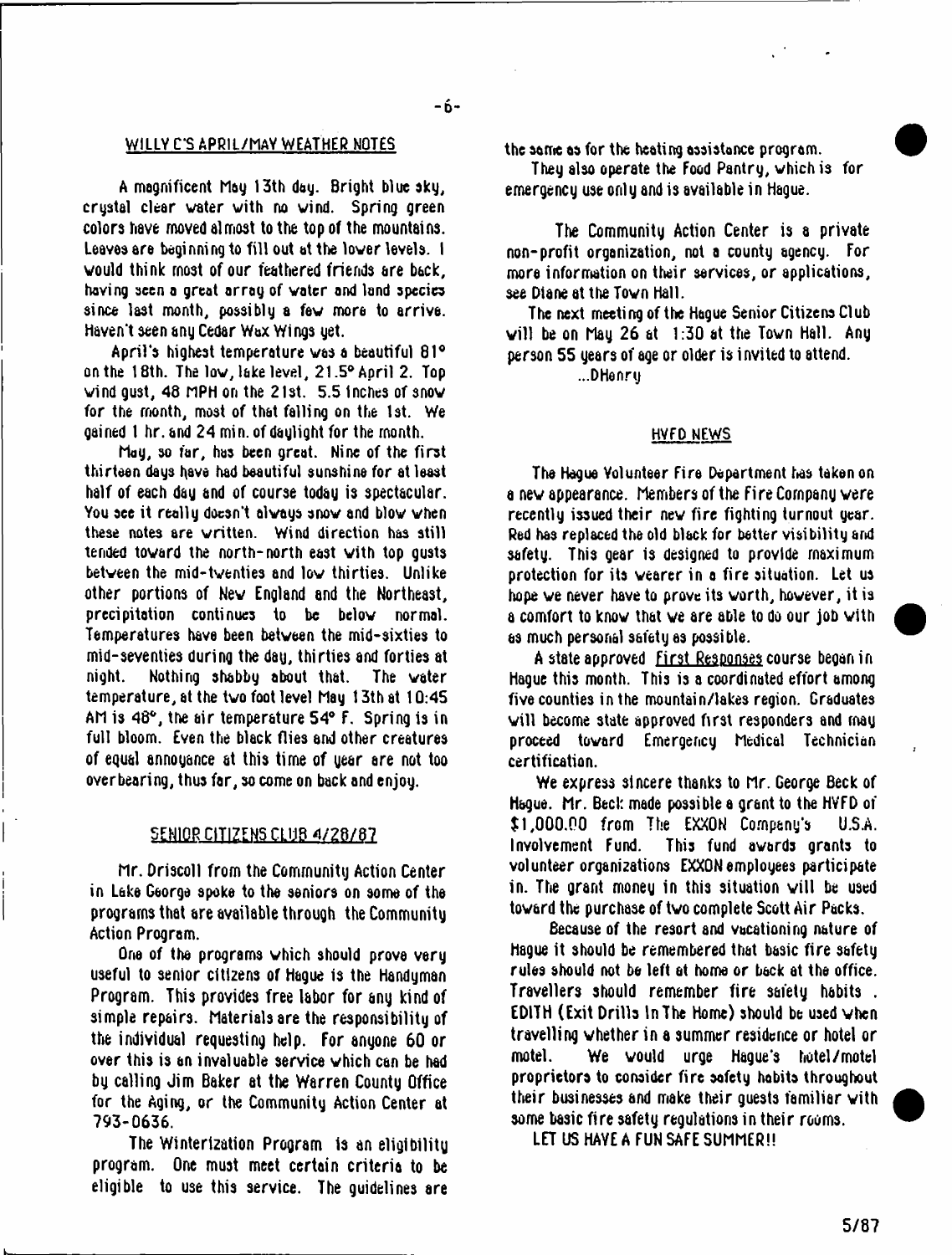#### SOUNDINGS

BORN - a girl, Margaret Rose, to Dr. Michael and Kathy (Yiacardi) Martin in Rochester, NY on April 10. Her maternal grandparents and godparents are Dominick and Rose Marie Viscardi, Hague and Ticonderoga.

BORN - a girl, Gabrielle, to Eric and Holly (May) Frasier on May 5. Grandparents are Kathy May and Gordon Mag and Pat Frasier. Great grandparents are Mr. & Mrs. Edvard Yav, Hague.

MARRIED - Jennifer White, Columbus OH, to DaYld "Chip" Comstock, Jr., Columbus and Silver Bay on May 16 in Youngstown, OH. Chip is the son of Mr. & Mrs. David Comstock, Sr. of Sabbath Day Point and Youngstown, OH and is a member of the Hsgue Volunteer Fire Department.

BETHANY ANN WELLS, daughter of Mrs. Edvard Watts and Walter Wells, Hague, has been chosen the RESORT SERVICES STUDENT OF THE YEAR at BOCES.

Beth has maintained a 90 average for the two year period and has shown professional prowess in many areas. She has been accepted in the Chef's Training Program at Adirondack Community College where she will pursue an Associates Degree.

Beth, along vith Hague BOCES seniors in the Resort Services Program, Marina Barnaby and Joanne Stormer attended a professional food show sponsored by Quandt's Distributors in Saratoga Springs on April 27 after which they toured the Chefs Training Facility at ACC.

LIZ MONROE, daughter of Joyce Monroe, Hague, has been accepted at Adirondack Community College in the Secretarial Science Course, beginning May 26.

Our congratulations to the following college graduates:

TINA BELDEN - daughter of Mr. & Mrs. Daniel Belden, on May 16 from Texas Tech in Lubbock, TX with a BS degree. She will be teaching in Texas next year.

BETH BOLTON, daughter of Mr. & Mrs. Richard E. Bolton on May 15 from SUNY et Oneonte, NY, with a BS degree in Home Economics. She will pursue a career in Hotel Management.

LISA COFFIN, daughter of Mr.& Mrs. Michael Coffin, on May 16 from ATC, Canton vith an associate degree in Data Processing. She has accepted a position with the Hackensack Hospital, Hackensack, NJ.

## HAGUE HONOR STUDENTS

The following students from Hague are listed on the Honor Roll at Ticonderoga High School for the fifth marking period:

First Honors: RENEE LAROCK; JASON PLASS; JANET ROSS; AMBER STULL; BETHANY WELLS<br>Second Honors: PHARINA BARNAB

Second Honors: MARINA BARNABY; MICHELLE BARNABY; CHERYL COBB; ROBERT GAUTREAU; MICHELLE GOETSCH; KARA REYNOLDS; FRANK **SERDINSKY** 

# CONGRATULATIONS TO YOU ALL!

# SUMMER JOB EXCHANGE

THE HAGUE CHRONICLE has received requests for the names of people desiring part-time work during the summer months. If you vould like to obtain vork that involves yard and household duties, babysitting, etc., please send your name, age (if under 18) address and telephone number and type of vork vanted to the Hague Chronicle, or call our editor, Mrs. Margaret Broderick, 543-6104.

Only one name has been submitted so far - Maureen Denno vould like to be a Mother's Helper. Her number ts 543-6336.

One local business - Bee's Knees Pizza Shop, Silver Bay, is looking for a responsible student for the summer. Telephone 1-587-3708.

Another local business - Ward's Merina/Dockside Boat Rentals and the Dockside Restaurant will be hiring full and part-time help. Some jobs are hiring full and part-time help. available nov through October. Cooks, vaitresses/vaiters, bar tenders, and a head chef are all needed for the restaurant. The Marina will be hiring certified marine technician, apprentice mechanics, and all-around marina workers. Some of these jobs would be particularly appropriate for senior citizens or retirees. High school juniors and seniors, or college students are urged to apply.

Hague Tovn Justice Kenneth Yav needs a part-time clerk immediately. Contact the Town Hall for information on this position.

Ed: We are not an employment agency - just trying to be helpful in getting two needs together.